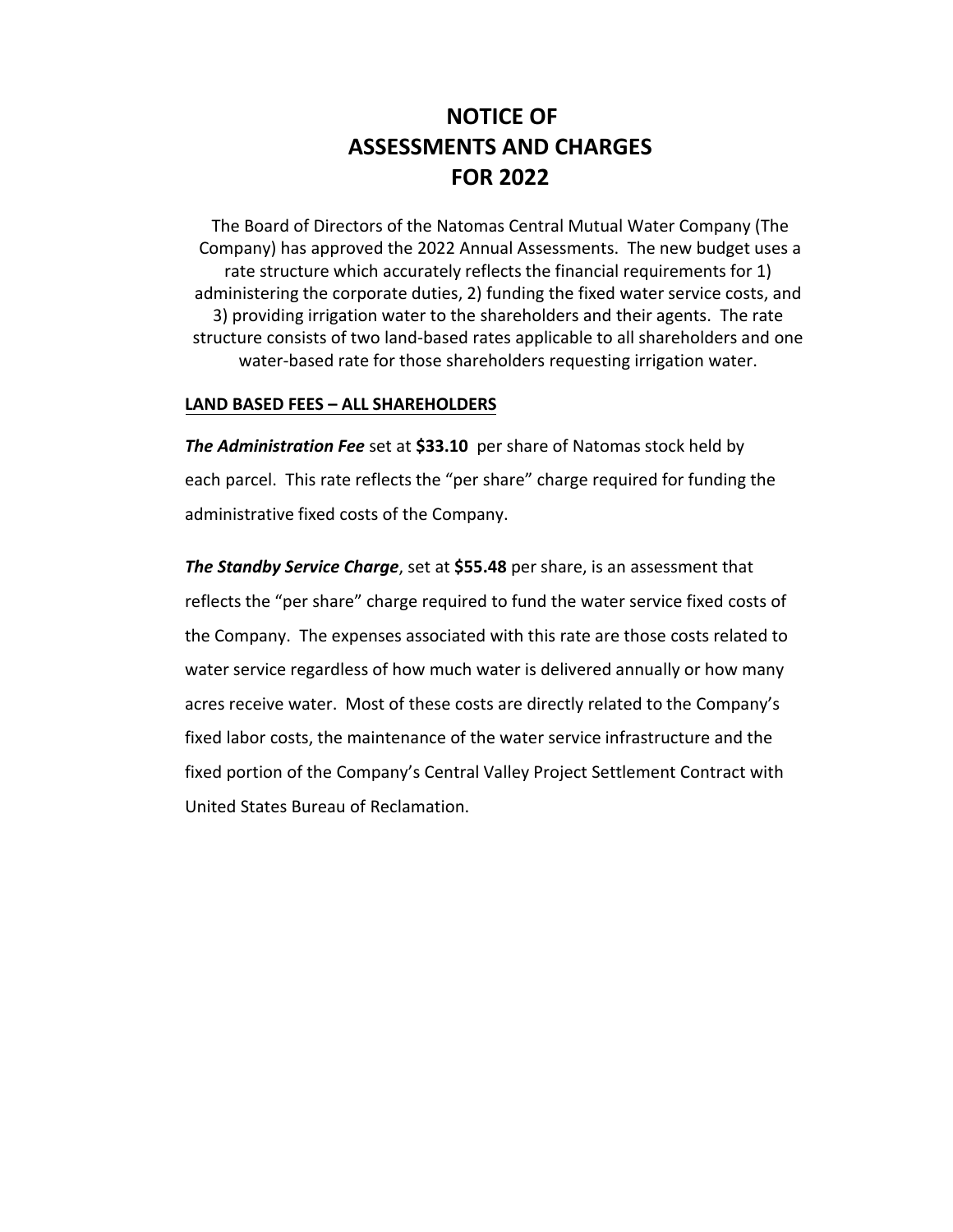#### **WATER BASED USAGE FEES – WATER USERS ONLY**

*The 2022 Water Tolls* have been adjusted to reflect those variable costs associated with the delivery of water and are closely associated with the volumetric measurement of the water delivery to specified crops. Most of these costs are directly related to the Company's electrical power costs, overtime labor costs, and a portion of the USBR CVP contract.

These rates reflect the desire of the Board of Directors to equitably spread the cost of operating the Company among all Shareholders, regardless of their individual, annual decision to request water. This rate structure is fiscally sound and will assure the Company of adequate financial resources under a wide range of annual water-use scenarios. The Directors adopted these rates to 1) maintain the Company's fiscal integrity, 2) fulfill all of its financial obligations to its shareholders and, 3) set rates in a manner which treats shareholders in an equitable fashion.

Please take time to reacquaint yourself with the attached information. If you have any questions, please contact the office at (916) 419-5936.

Sincerely,

Natomas Central Mutual Water Company

Amanda Davis Office Manager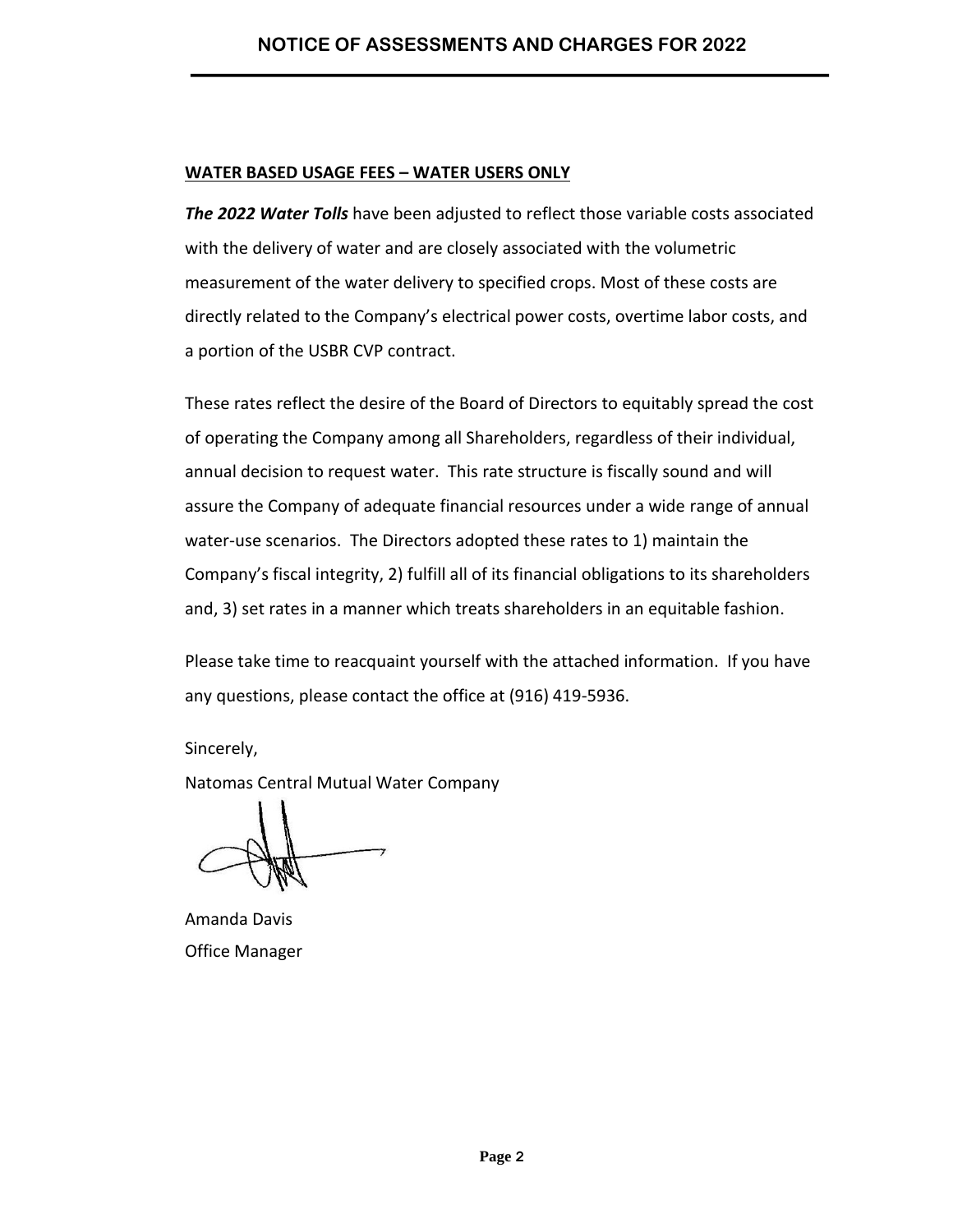## **PROCEDURES APPLICABLE TO ALL ASSESSMENTS**

#### **DELINQUENT ACCOUNTS:**

All charges become past-due thirty (30) days after the date of the invoice. A penalty set at an annual rate of 18%, as specified in Company Bylaws, is charged against any past-due billing. No irrigation water will be supplied to any lands on which a billing remains 30 days or more past-due. Furthermore, a shareholder is considered delinquent in paying assessments and charges if that shareholder is 90 or more days late in paying assessments and charges at which point collection proceedings can commence.

*No Irrigation Water* will be supplied to any lands on which a billing remains delinquent. In addition, the following delinquency policy applies:

*"Any account still unpaid at ninety (90) days after the initial billing date is considered critically delinquent... The lien procedure will include a formal notice from the Company that the account will, from that point on, only be considered current if all current charges are paid as well as all charges for both maintenance and water are paid one full year in advance." Delinquency Policy, Board of Directors Approved June 11, 1996* 

#### **CHARGES AS LIENS ON THE LAND:**

Under the Company bylaws, all charges are due and payable at the time of the billing. Should any charges remain delinquent after 90 days, lien proceedings may commence to place a lien upon the land. The landowner would be responsible for the delinquent charges and all legal fees associated with this action.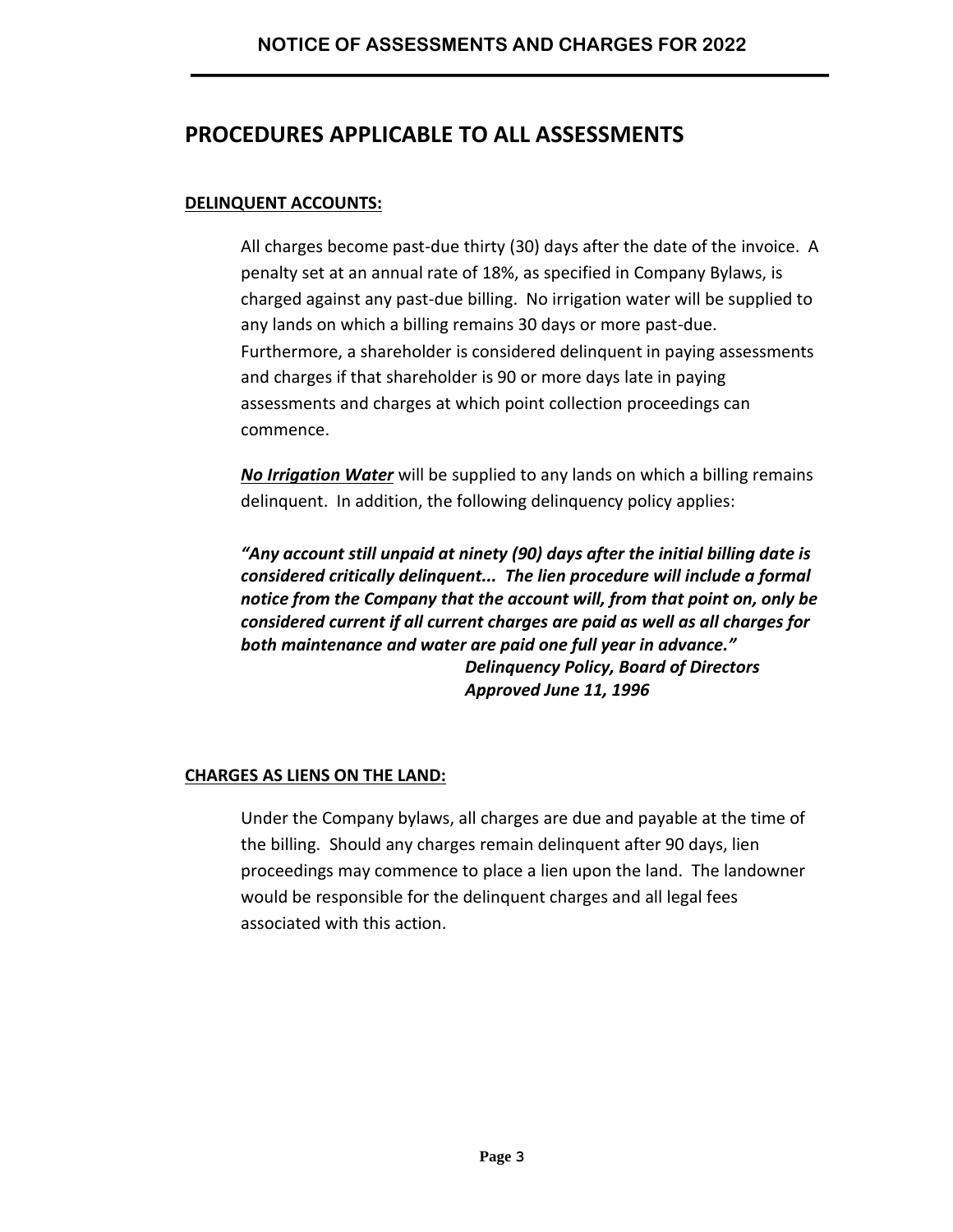## **2022 LAND-BASED ASSESSMENTS**

#### **THE 2021 ADMINISTRATION FEE**

| <b>Billing Dates</b> | <b>Amount of Bill</b> |  |
|----------------------|-----------------------|--|
| March 25, 2022       | \$16.55 per share     |  |
| December 15, 2022    | \$16.55 per share     |  |
| <b>Annual Amount</b> | $$33.10$ per Share    |  |

#### **THE 2021 STANDBY SERVICE CHARGE**

| <b>Billing Dates</b> | <b>Amount of Bill</b> |  |
|----------------------|-----------------------|--|
| March 25, 2022       | \$27.74 per share     |  |
| December 15, 2022    | \$27.74 per share     |  |
| <b>Annual Amount</b> | \$55.48 per Share     |  |

#### **LANDOWNER OWNERSHIP FORMS:**

The Bureau of Reclamation landowner (RRA) forms will be mailed, upon request, to stockholders and tenants. They are also available in electronic form at [https://www.usbr.gov/rra/RRA](https://www.usbr.gov/rra/RRA_landholder_forms.html)\_landholder\_forms.html. These forms must be completed and returned to the Company's office before any water is delivered. If you need assistance or have questions about these forms, please call the office and a staff member will schedule an appointment to assist you.

#### **LAND TRANSFERS:**

It is the Shareholder's responsibility to notify the office immediately when planning to sell and/or transfer their land in the service area. Natomas Central Mutual Water Company is required by law to either file new Bureau of Reclamation forms or file corrected forms immediately after a land ownership change. In addition to filing the RRA forms, office staff must reissue Natomas Water Company stock in the name of the new owners.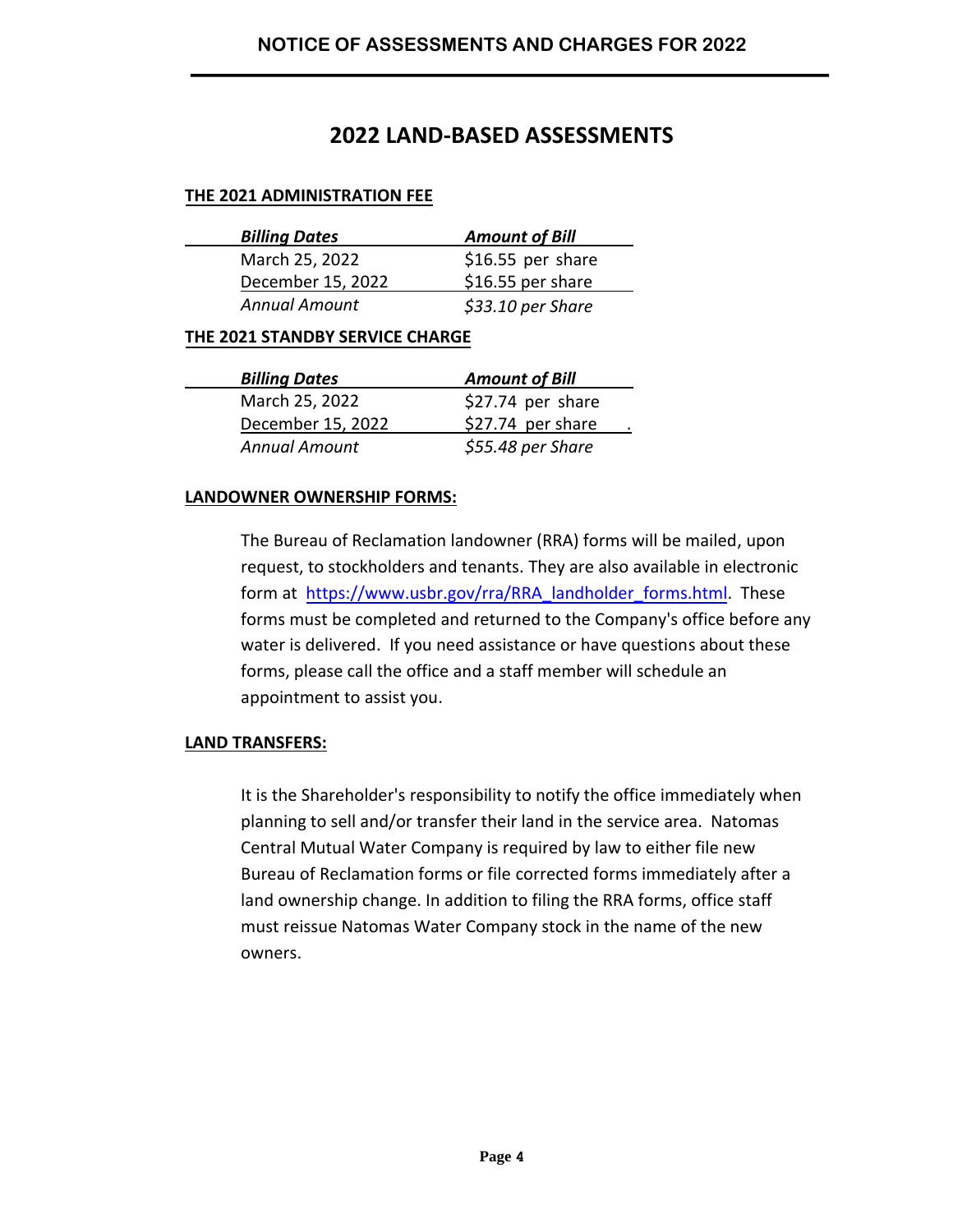# **2022 WATER TOLLS**

| <b>CROP</b>                  | Rate per  | Acre feet per | <b>Total cost</b> |
|------------------------------|-----------|---------------|-------------------|
|                              | acre foot | acre duty     | per acre          |
| <b>Wild Rice</b>             | \$9.09    | 5.5           | 50.00             |
| <b>All Other Rice</b>        | \$9.09    | 6.5           | 59.09             |
| <b>Managed Marsh</b>         | \$9.09    | 7.5           | 68.18             |
| <b>Alfalfa</b>               | \$9.09    | 4.7           | 42.72             |
| <b>Clover</b>                | \$9.09    | 3.9           | 35.45             |
| Corn                         | \$9.09    | 2.6           | 23.63             |
| <b>Grass Hay</b>             | \$9.09    | 4.3           | 39.09             |
| <b>Kiwi</b>                  | \$9.09    | 2.0           | 18.18             |
| <b>Milo</b>                  | \$9.09    | 2.6           | 23.63             |
| <b>Melons</b>                | \$9.09    | 2.2           | 20.00             |
| <b>Oats</b>                  | \$9.09    | 1.0           | 9.09              |
| <b>Onions</b>                | \$9.09    | 1.4           | 12.73             |
| <b>Pasture</b>               | \$9.09    | 5.1           | 46.36             |
| <b>Pears</b>                 | \$9.09    | 3.8           | 34.54             |
| <b>Pumpkins</b>              | \$9.09    | 2.2           | 20.00             |
| <b>Safflower</b>             | \$9.09    | 1.0           | 9.09              |
| <b>Squash</b>                | \$9.09    | 2.2           | 20.00             |
| <b>Sunflowers</b>            | \$9.09    | 2.9           | 26.36             |
| <b>Tomatoes</b>              | \$9.09    | 3.0           | 27.27             |
| <b>Trees</b>                 | \$9.09    | 1.0           | 9.09              |
| <b>Truck Farms</b>           | \$9.09    | 2.2           | 20.00             |
| <b>Turf</b>                  | \$9.09    | 5.3           | 48.18             |
| <b>Wheat</b>                 | \$9.09    | 1.0           | 9.09              |
| <b>Rice Straw Decomp</b>     | \$9.09    | 2.0           | 18.18             |
| <b>Fallow-One Irrigation</b> | \$9.09    | 1.0           | 9.09              |

*(Water will not be supplied to fallow fields during the "Critical Months", July through September)* 

**\* "Acre Foot Charge Calculator" is "Rate per Acre Foot" (column 2) times "Acre Foot per Acre Assignment" (column 3)**